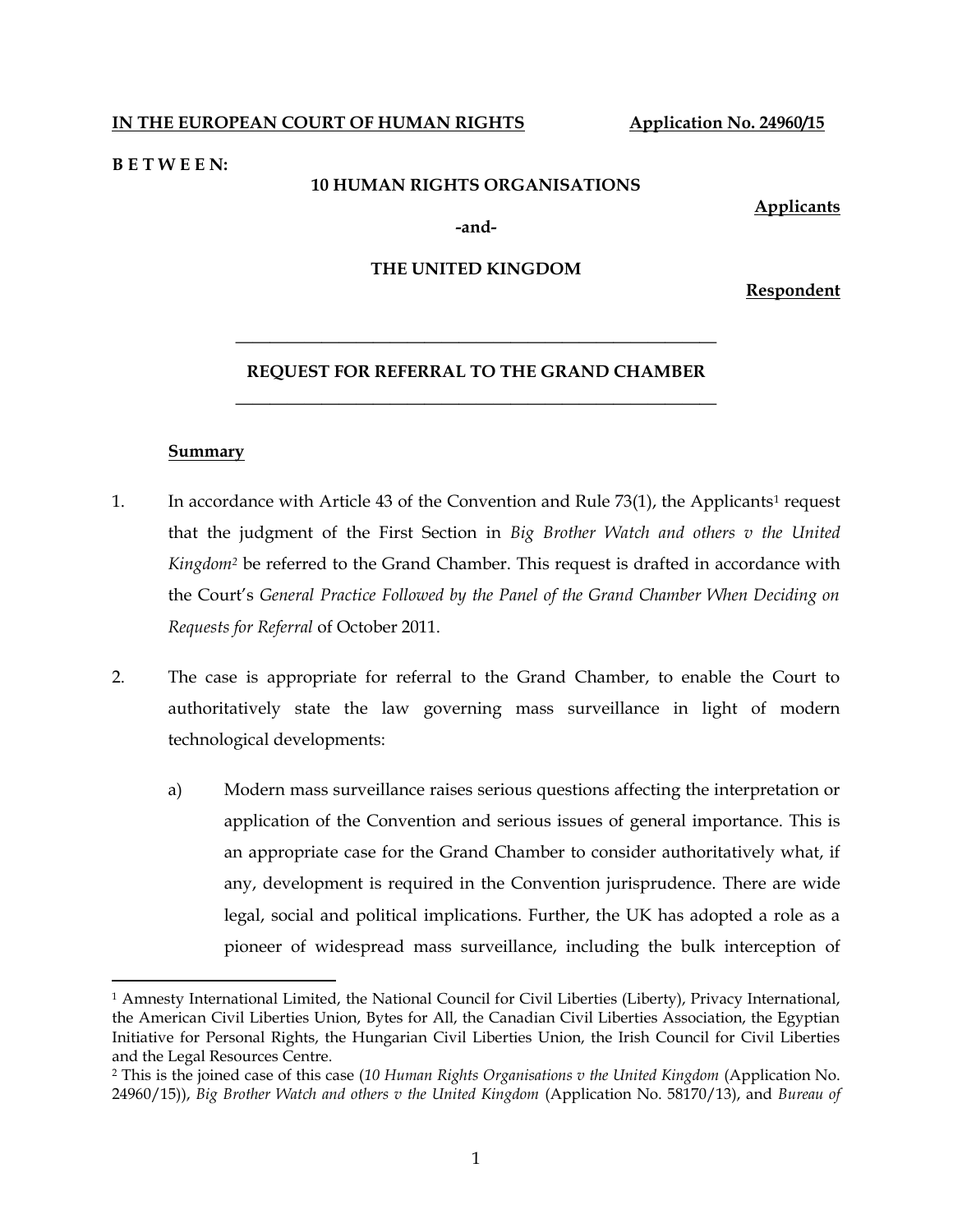internet communications. Through the "Five Eyes" group, <sup>3</sup> the UK has also played a role in pioneering the large-scale sharing of intelligence with foreign governments, including information gathered through mass surveillance. The scale of UK mass surveillance, through both bulk interception and intelligence sharing, means that this case is therefore an appropriate one in which to provide guidance.

- b) The judgment of the First Section was deeply divided. Of the seven members of the Court, only three judges subscribed to the reasoning of the judgment in its entirety. Two members of the Court (Judge Koskelo and Judge Turković) considered that *ex ante* judicial control of mass surveillance was now required, and that the UK regime for the sharing of intelligence was also in breach of Article 8. Significantly, these two members called for the Grand Chamber to reconsider the Court's jurisprudence. In contrast, two other members of the Court (Judge Pardalos and Judge Eicke) dissented even on whether the breaches of Article 8 identified by the majority were established.
- c) There is also a division between the views of the First, Third and Fourth Sections on whether the safeguards identified by the Court in *Weber & Saravia v Germany*  (Application No. 54934/00) for mass surveillance operations remain appropriate in the modern world. In *Szabó & Vissy v Hungary* (Application No. 37138/14), the Fourth Section unanimously held:

"70. The Court would add that the possibility occurring on the side of Governments to acquire a detailed profile… of the most intimate aspects of citizens' lives may result in particularly invasive interferences with private life. Reference is made in this context to the views expressed by the Court of Justice of the European Union and the European Parliament (see paragraphs 23 and 25 above). This threat to privacy must be subjected to very close scrutiny both on the domestic level and under the Convention. The guarantees required by the extant Convention case-law on interceptions need to be enhanced so as to address the issue of such surveillance practices. However, it is not warranted to embark on this

*Investigative Journalism and Alice Ross v the United Kingdom* (Application No. 62322/14).

 $\overline{a}$ 

<sup>3</sup> The "Five Eyes" comprise the signals intelligence agencies of the United States of America, Canada, the United Kingdom, Australia and New Zealand. They pool their intelligence and resources and therefore are able to conduct mass surveillance with an unparalleled global reach.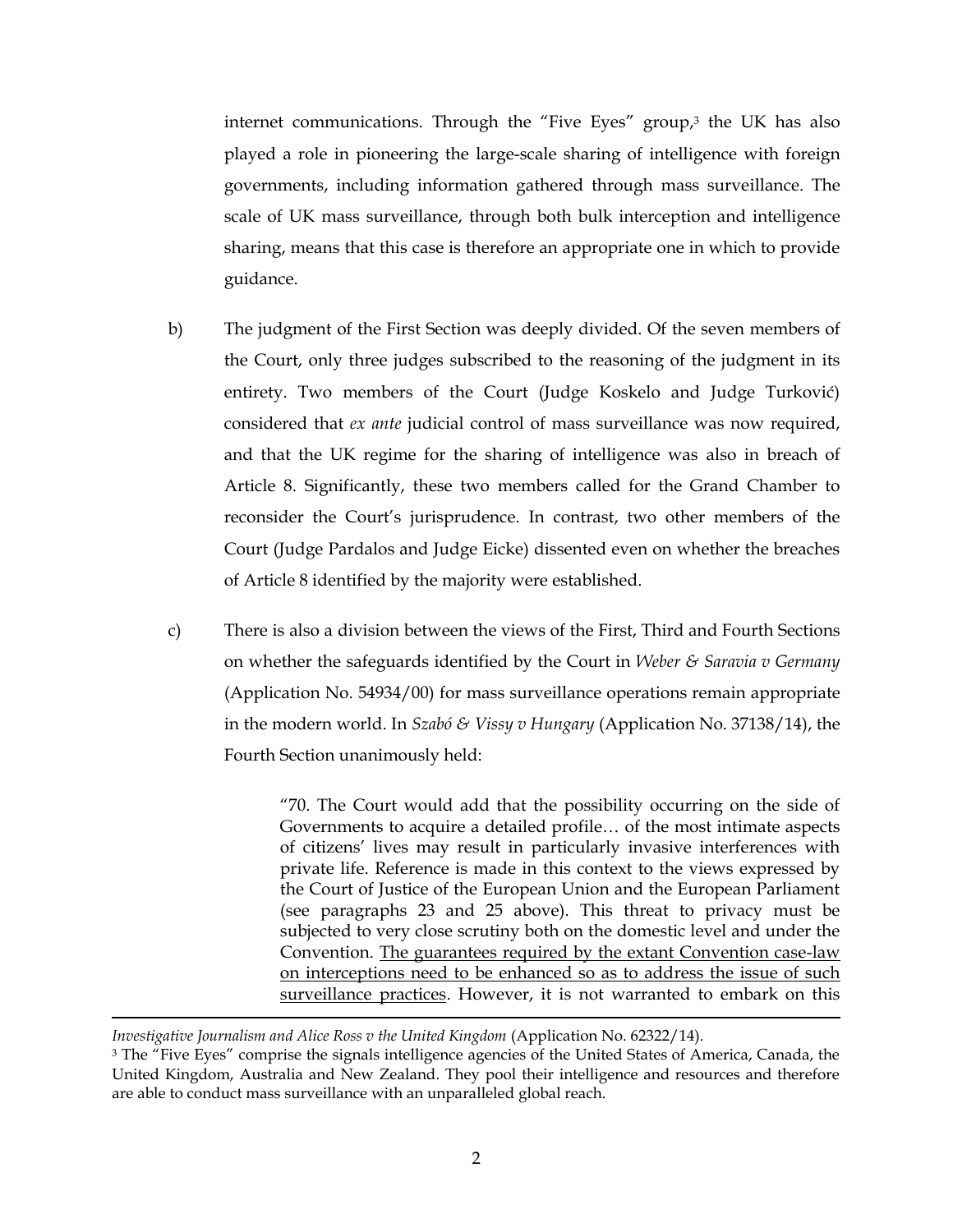matter in the present case, since the Hungarian system of safeguards appears to fall short even of the previously existing principles."

In contrast, in *Centrum för rättvisa v Sweden* (Application No. 35252/08) the Third Section simply applied *Weber & Saravia* without considering whether any updated safeguards were required. It is noted that the Grand Chamber Panel has adjourned its consideration of a request for referral in *Centrum för rättvisa*. In the present case, the First Section was divided as to whether additional safeguards were needed. This case is an appropriate one for the Grand Chamber to address the compatibility of novel mass surveillance practices with the Convention.

d) Whether (and if so, how) to develop the case law of the Court on mass surveillance, including in light of a range of differing views expressed in recent Chamber judgments, is a proper matter for the Grand Chamber. Many Contracting States are operating or developing mass surveillance operations. There is great public interest and concern in those schemes. The authoritative analysis of the Grand Chamber is required to develop its case law appropriately, as well as to resolve the differences in approach between different Chambers to ensure consistency in the Court's case law and the proper protection of privacy and freedom of expression across the Contracting States. It is in the interests of all people and Contracting States that the Grand Chamber authoritatively address the compatibility of mass surveillance with the Convention and, if applicable, what minimum safeguards would be required.

#### **The developing case law of the Court**

- 3. The Court has long recognised the intrusiveness inherent in government interception of communications. It has repeatedly developed its jurisprudence to reflect technological change. In *Klass v Germany* (1979-1980) 2 EHRR 214 (decided in September 1978, over 40 years ago at a time when mobile telephones did not exist), the Court held that "*telephone conversations"* are *"covered by the notions of 'private life' and 'correspondence'"* (§41).
- 4. Since *Klass*, the advent of the internet and advancements in modern technologies have revolutionised the way we communicate. The Court has acknowledged these developments, expanding the scope of Article 8 protection to include "*e-mail*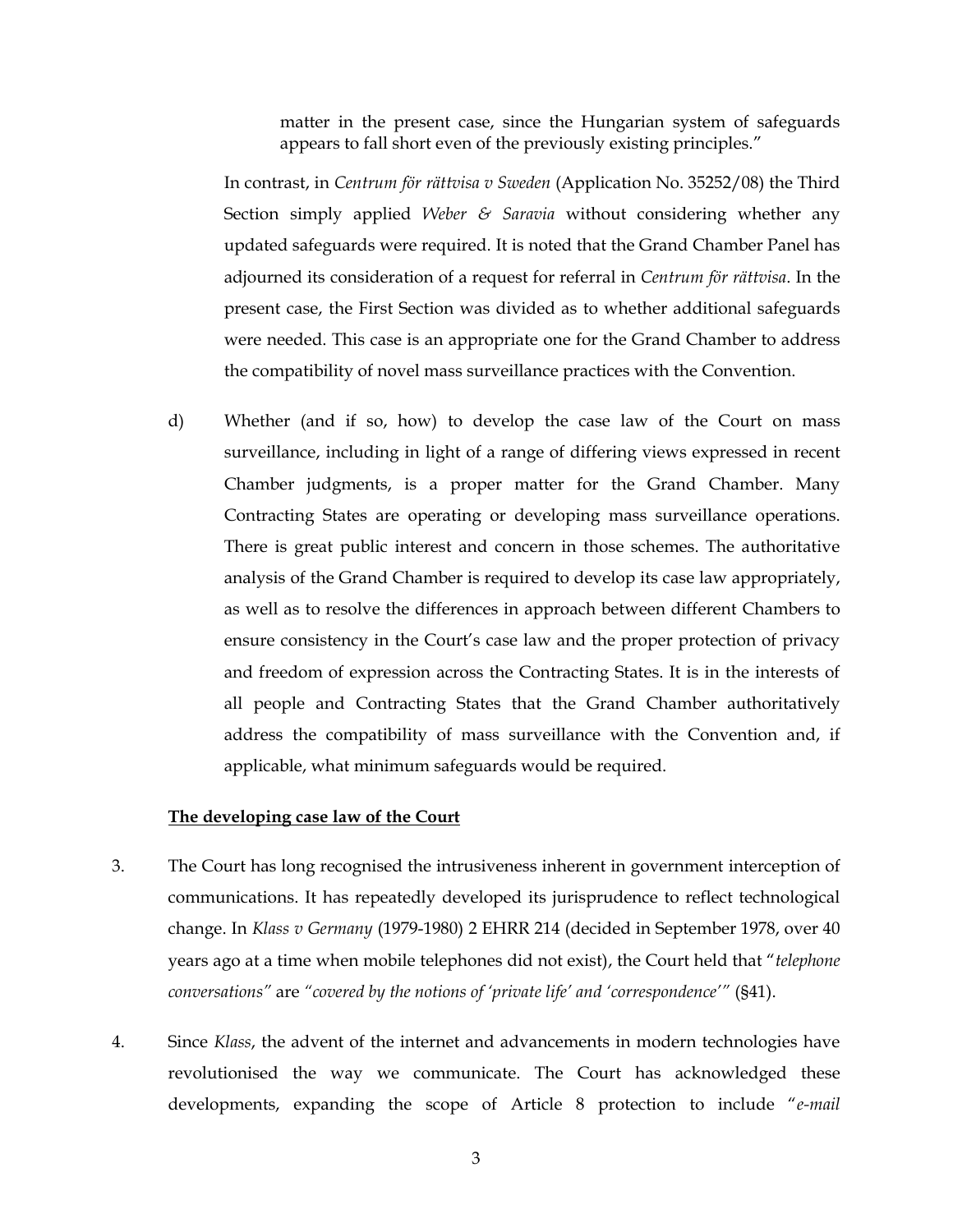*communications*" in *Weber & Saravia* (§77) and proposing a series of minimum safeguards that were designed to address a scheme of interception of a small proportion of international telephone calls in and out of Germany carried by satellite transmission.

- 5. The safeguards in *Weber & Saravia* reflect interception practices of a different technological age. The world has moved on. When the Court decided *Weber & Saravia* in 2006, smartphones were brand new (the iPhone was launched in 2007); Facebook was a website used mainly by university students; and Twitter had just been invented. The understanding of the intrusive power of the mass storage and analysis of large quantities of private data was in its infancy. Technological developments since then mean that governments can now create detailed and intrusive profiles of intimate aspects of private lives by analysing patterns of communications on a bulk basis.
- 6. Modern technology raises important questions of principle, suitable for consideration by the Grand Chamber. Contracting States face serious risks from organised criminality, including terrorism. It is important that the competent authorities have the right tools to be able to address those risks to democracy and freedom. Combatting these threats requires concerted police and intelligence activity, including the use of covert surveillance and interception of communications. However, these operations must be conducted within the framework of the Convention. Excessive or unaccountable state surveillance puts at risk the very core values protected by the Convention that terrorism seeks to undermine. The Court has therefore sought to develop principled safeguards designed to ensure an effective protection of Convention rights. However, significant changes in society and technology mean that those safeguards now require reconsideration and updating.
- 7. People living in Council of Europe States and beyond now live major parts of their lives online. Our use of communications technology has developed greatly in the last decade. We now use the internet to impart ideas, conduct research, expose human rights abuses, explore our sexuality, seek medical advice and treatment, correspond with lawyers, communicate with friends, colleagues and loved ones and express our political and personal views. We conduct many of our daily activities, such as keeping records, arranging travel and conducting financial transactions online. Much of this activity is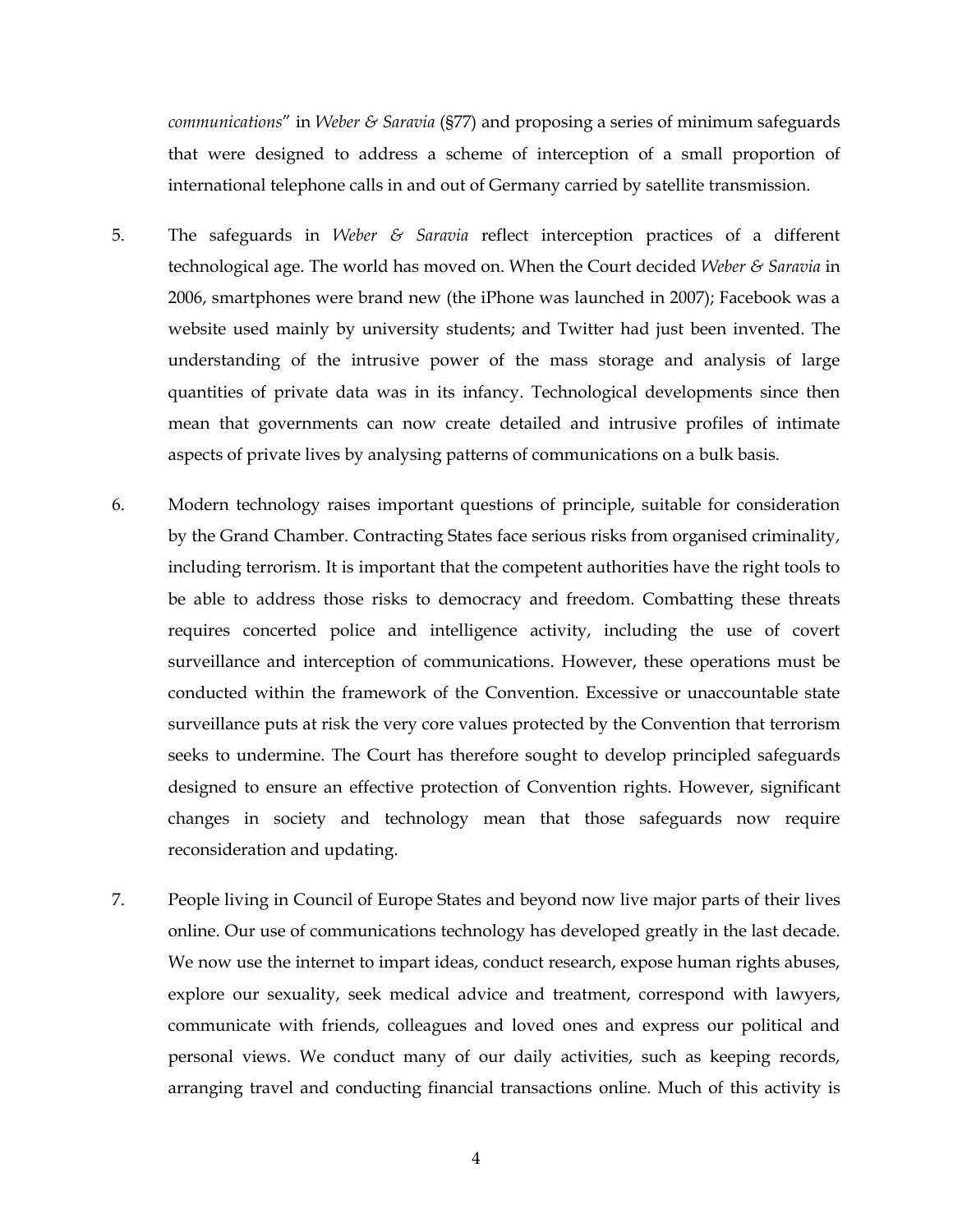conducted on mobile digital devices, which are seamlessly integrated into our personal and professional lives. They have replaced and consolidated our fixed-line telephones, filing cabinets, wallets, private diaries, photo albums and address books.

- 8. The internet and modern communication devices have also enabled the creation of far greater quantities of personal data about our communications, known as communications data. Communications data is information about communications and patterns of communication, which may include the sender and recipient, the date and location from where a communication was sent and at which it was received, the duration and frequency of communication, patterns of communication between associates and the type of device used to send or receive the information and devices linked to it. Communications data reveals enormous amounts of often sensitive information about the life of individuals.
- 9. As modern communications have evolved, governments have developed more advanced ways to access, acquire, store and analyse this information. They have adopted methods for acquiring communications and data transiting the internet. The costs of storing this information have decreased drastically and continue to do so. At the same time, technology now permits revelatory analyses of types and amounts of data that were previously considered meaningless or incoherent. Communications data, in particular, is structured in such a way that computers can search through it for patterns faster and more effectively than similar searches through the content of communications.
- 10. The expanded scope and scale of intelligence gathering has led to a concomitant expansion in the scope and scale of sharing of intelligence between governments. The internet has also transformed the nature of intelligence sharing by facilitating remote access to information. Communications and data no longer need to be physically transferred from sender to recipient but can be directly accessed by foreign partners.

#### **The present claim**

11. The issues in this case first came to light as a result of the disclosures of classified information made in 2013 by Edward Snowden, who formerly worked for the CIA and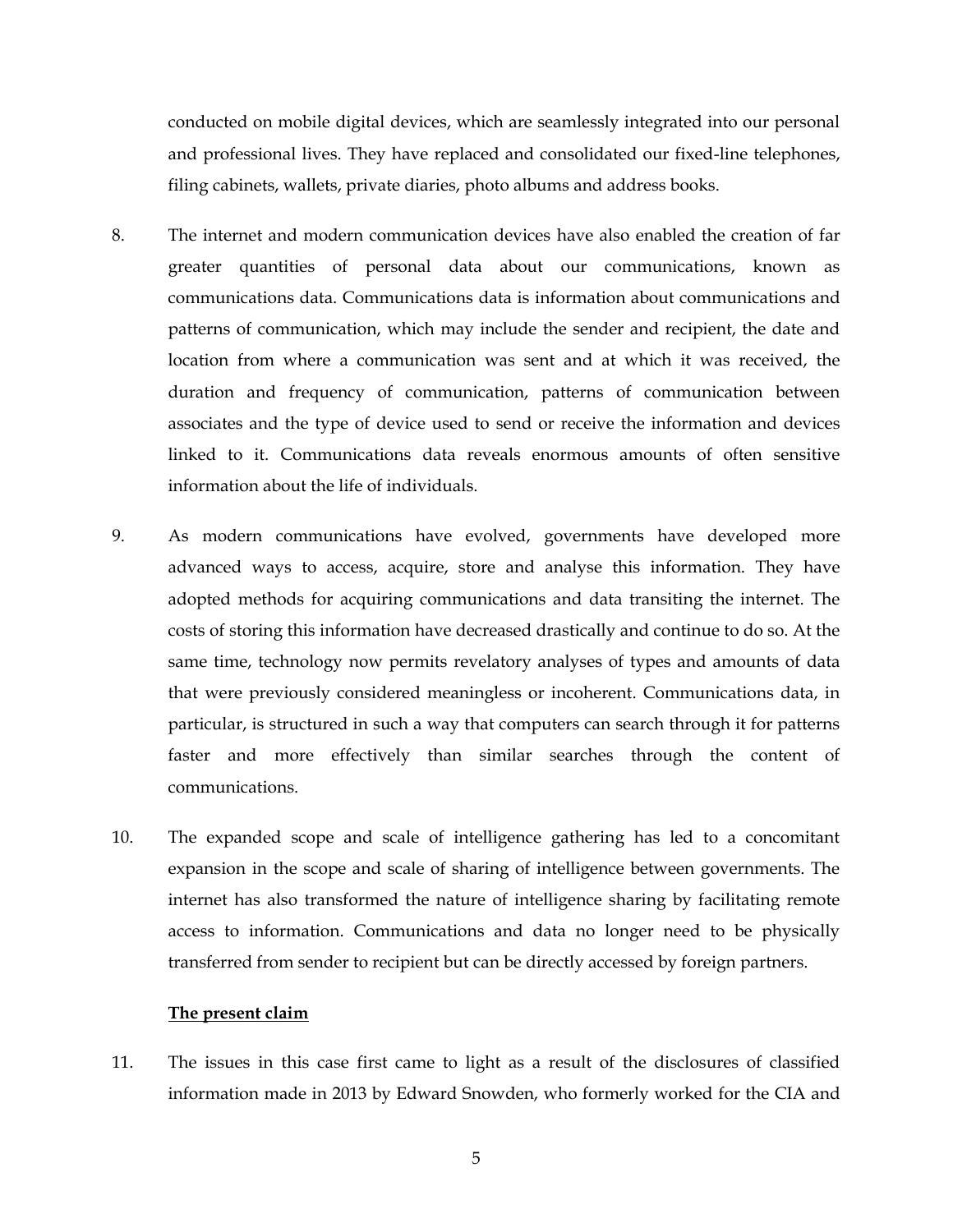as a contractor for the United States National Security Agency. Mr Snowden revealed for the first time:

- a) the enormous scale of modern mass collection of communications, and the fact that GCHQ do not simply collect the communications in bulk, scan them, and keep the data of the persons in whom they have an interest. GCHQ retain and store very large volumes of data, relating to hundreds of millions of people, even where the individuals are of no intelligence interest;
- b) that GCHQ keep *all* the communications data: in other words, the data associated with a communication which reveals a person's location, the identity of the persons or websites they have contacted, and the occasions when contact has been made. Such data enables intrusion into the most intimate aspects of a person's private life; and
- c) that GCHQ, in partnership with the signals intelligence agencies of the other Five Eyes governments, benefits from large-scale sharing of the information collected through mass surveillance.
- 12. The majority of the First Section in *Big Brother Watch and others v the United Kingdom* identified breaches of Articles 8 and 10, as a result of the inadequate safeguards applied to mass interceptions of data. However, the judgment of the Court was divided on crucial issues, including whether the minimum safeguards identified in *Weber & Saravia*  require updating.
- 13. The Court also ruled for the first time on the "*Convention compliance of an intelligence sharing regime*" (§416). However, the judgment was also divided on whether the UK regime for the receipt of shared intelligence was also in breach of the Convention.

#### **Proposed issues for consideration by the Grand Chamber**

14. In *Weber & Saravia* the Court considered the lawfulness of general surveillance of a proportion of international satellite communications (which were around 10% of the total volume of communications) (§30). Communications by fixed telephone lines were not included. The purposes of surveillance were strictly limited.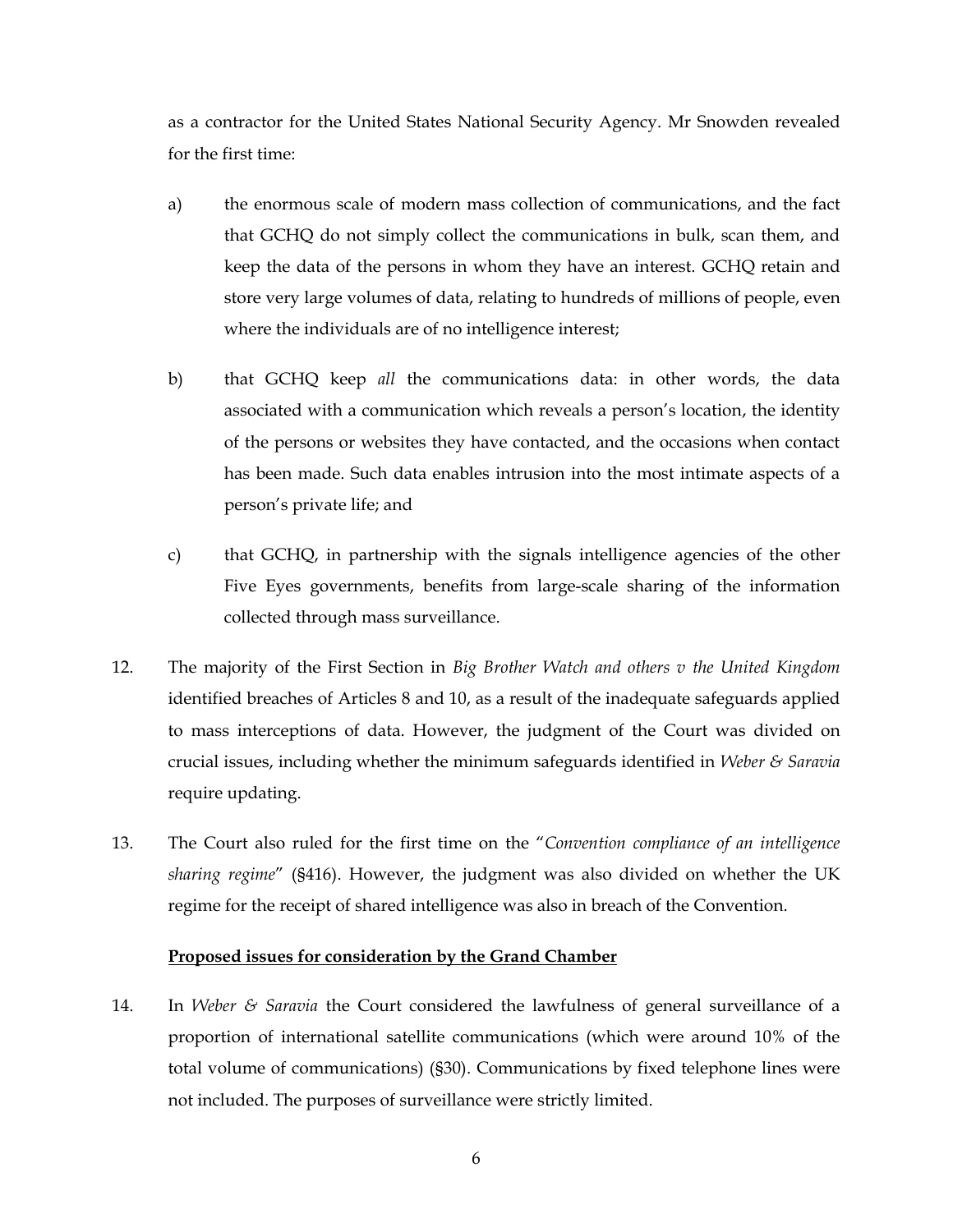- 15. In *Liberty v United Kingdom* (Application No. 58243/00) the Court considered a system of interception of a single microwave telecommunications link carrying Irish telecommunications traffic, solely for the purposes of preventing or detecting acts of terrorism (§5 and §24).
- 16. The present case concerns far wider surveillance. The scheme considered in the Application may cover large numbers of high capacity fibre-optic links, with interception occurring for broad purposes, including the general protection of national security, serious crime or the economic well-being of the United Kingdom. The Application further considered the large-scale sharing of intelligence between the United States and the United Kingdom.

## *Is mass surveillance compatible with the Convention?*

- 17. The first issue suitable for the Grand Chamber is whether such blanket surveillance is in principle acceptable under the Convention. The First Section held that mass surveillance was acceptable in principle, given the margin of appreciation. However, such a blanket approach falls foul of principles established by the Grand Chamber in *S and Marper v UK* (Application Nos. 30562/04 & 30566/04) and by the First Section in *MK v France* (Application No. 19522/09), in relation to the mass retention of DNA or fingerprints, even from those not charged, or who had been acquitted. The fact that it is now *possible* for the state to retain private information about the population of a whole nation (or even many nations), which it was not in the past, and that retaining such information may be operationally useful, does not justify the intrusion of doing so. Just because the state *can* do something, doesn't mean that it *should*.
- 18. For example, no doubt it would be possible to take DNA from every person in the UK and store it. It could then be searched to identify the perpetrators of crimes where DNA evidence had been found. And no doubt this would assist the police in identifying hitherto unsuspected criminals. But that is not a good enough reason to justify so wide an intrusion into everyone's Article 8 rights.
- 19. In *S & Marper* the United Kingdom submitted that the retention of DNA samples from people who had not been charged or convicted of a criminal offence was of "*inestimable*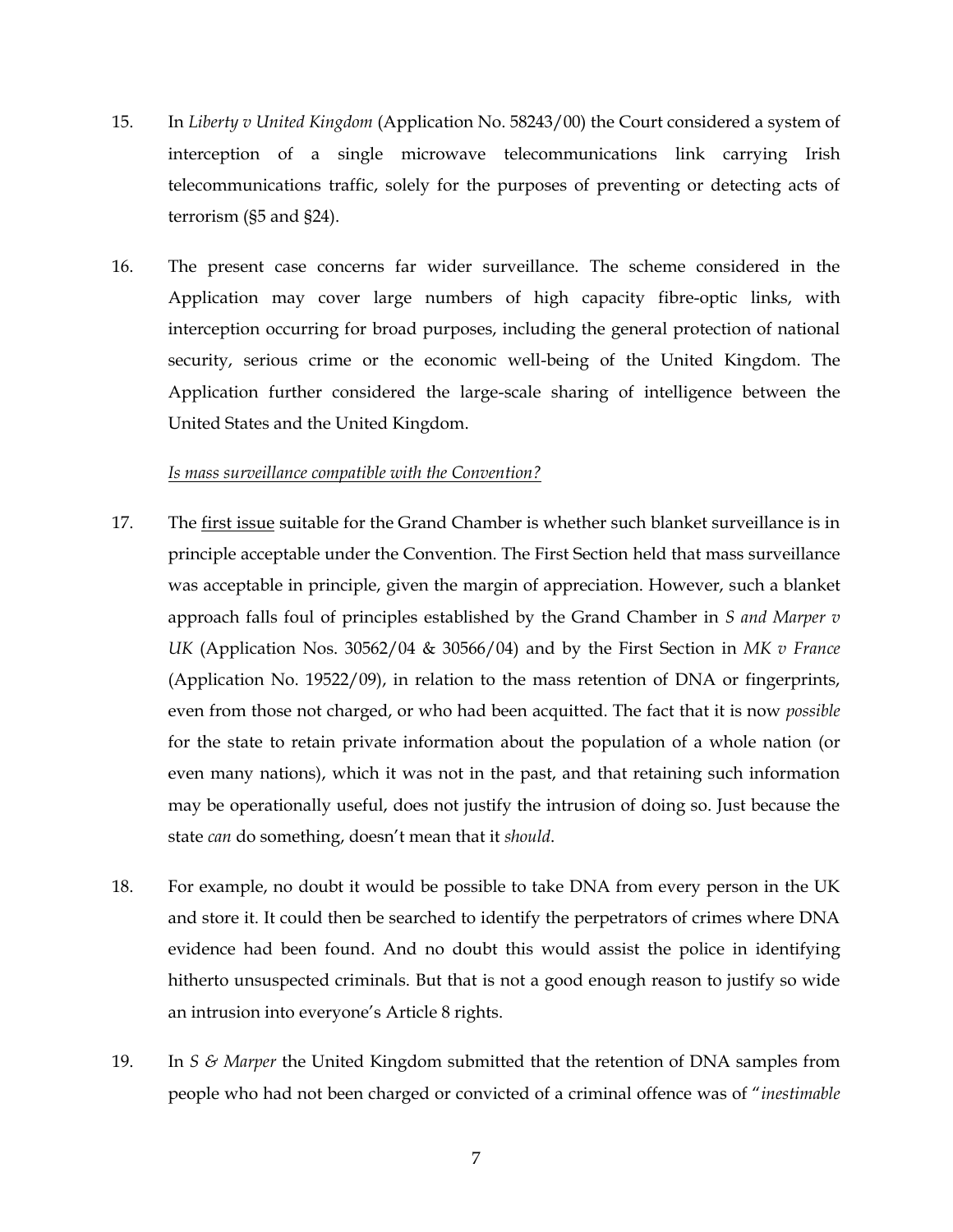*value*" and produced "*enormous*" benefits in the fight against crime and terrorism (§92). The Grand Chamber nonetheless held that the retention was a "*disproportionate interference*" with those individuals' private lives (§135). Similarly, in *MK,* the Court rejected the justification given for the French national fingerprint database by the first instance court, that "*retaining the fingerprints was in the interests of the investigating authorities, as it provided them with a database comprising as full a set of references as possible*." (§13) Rather, it warned that the logic of the French government's arguments "*would in practice be tantamount to justifying the storage of information on the whole population of France, which would most definitely be excessive and irrelevant*" (§37).

20. The UK seeks to argue that mass intercept is a practical necessity. That is incorrect. Even if it were technically unavoidable to intercept a whole cable in order to obtain the data of a particular target, the excess data should then be immediately and automatically discarded. Vast amounts of data belonging to individuals of no intelligence interest are not only being collected: such data is being kept automatically for substantial periods of time, and subsequently analysed and examined. The authoritative judgment of the Grand Chamber is sought as to whether bulk interception is compatible with the Convention.

## *Should the Weber safeguards be updated?*

- 21. The second issue suitable for the Grand Chamber is what safeguards are required if mass surveillance is in principle permissible. The minimum requirements in *Weber & Saravia* as applied in *Liberty v UK* now require updating in light of developments in communications technology.
- 22. The UK legislation attempted to provide a safeguard by its requirement that a bulk interception warrant be primarily targeted at "*external*" not "*internal*" communications. However, as a result of technological changes in the way data is transmitted, the distinction drawn in national law between the legal regimes governing "*external*" and "*internal*" communications has become meaningless in practice. This is for two reasons. First, where a person in the UK communicates with a webpage, or email portal, which is hosted abroad, this will be classified as an *"external"* communication. Second, it is now routine for "*internal*" communications, such as an email between persons in the UK who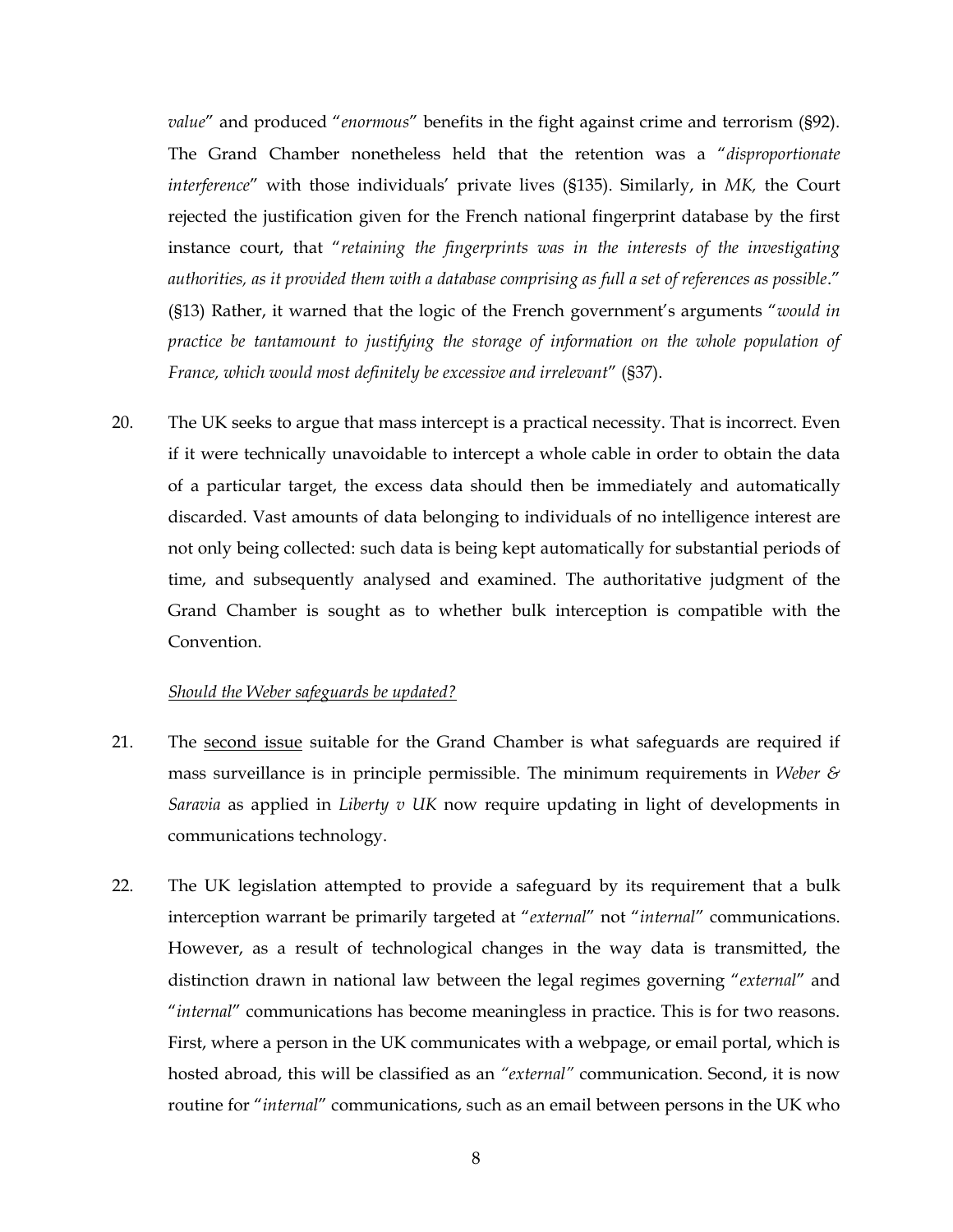might be in the same office building, to be routed through servers on the other side of the world in the course of delivery. It is not possible to distinguish between "*internal*" and "*external*" communications at the point of interception. So the former has effectively become subject to the bulk interception powers as an *"incidental"* product of mass interception of *"external"* communications.

- 23. This means that the world has also changed dramatically from the position considered by this Court in *Weber & Saravia* and *Liberty*. For example, *Liberty* primarily concerned the bulk surveillance of communications between the UK and the Republic of Ireland, and solely for counter-terrorism purposes. It was unlikely that many "*internal*" communications would be collected. Telephone calls between two Londoners would be unlikely to be routed via Dublin. But Facebook messages between two Londoners will be routed via California and are likely to be caught by mass interception and subjected to automated profiling and analysis. The notional legal safeguards for "*internal*" communications have failed to keep up with the development of technology. This is incompatible with the quality of law requirement inherent in Article 8.
- 24. The combination of changes to the technological means of transmission of data, the vastly expanded capacities to intercept data and to draw up a picture of a person's private life and the exponential growth in use of electronic media to conduct private life mean that State intrusion into private life and correspondence has greatly increased. The limited safeguards in *Weber & Saravia* have not proven effective to prevent or control this development. Additional safeguards are required, including:
	- a) A requirement for objective evidence of reasonable suspicion of a serious crime or conduct amounting to a specific threat to national security in relation to the persons for whom the data is being sought.
	- b) *Ex ante* independent judicial authorisation for the issue of any warrant permitting interception and collection of the content of communications and associated communications data, since nothing could replace the critical role of the judge in deciding on the legality, strict necessity and proportionality of warrant requests.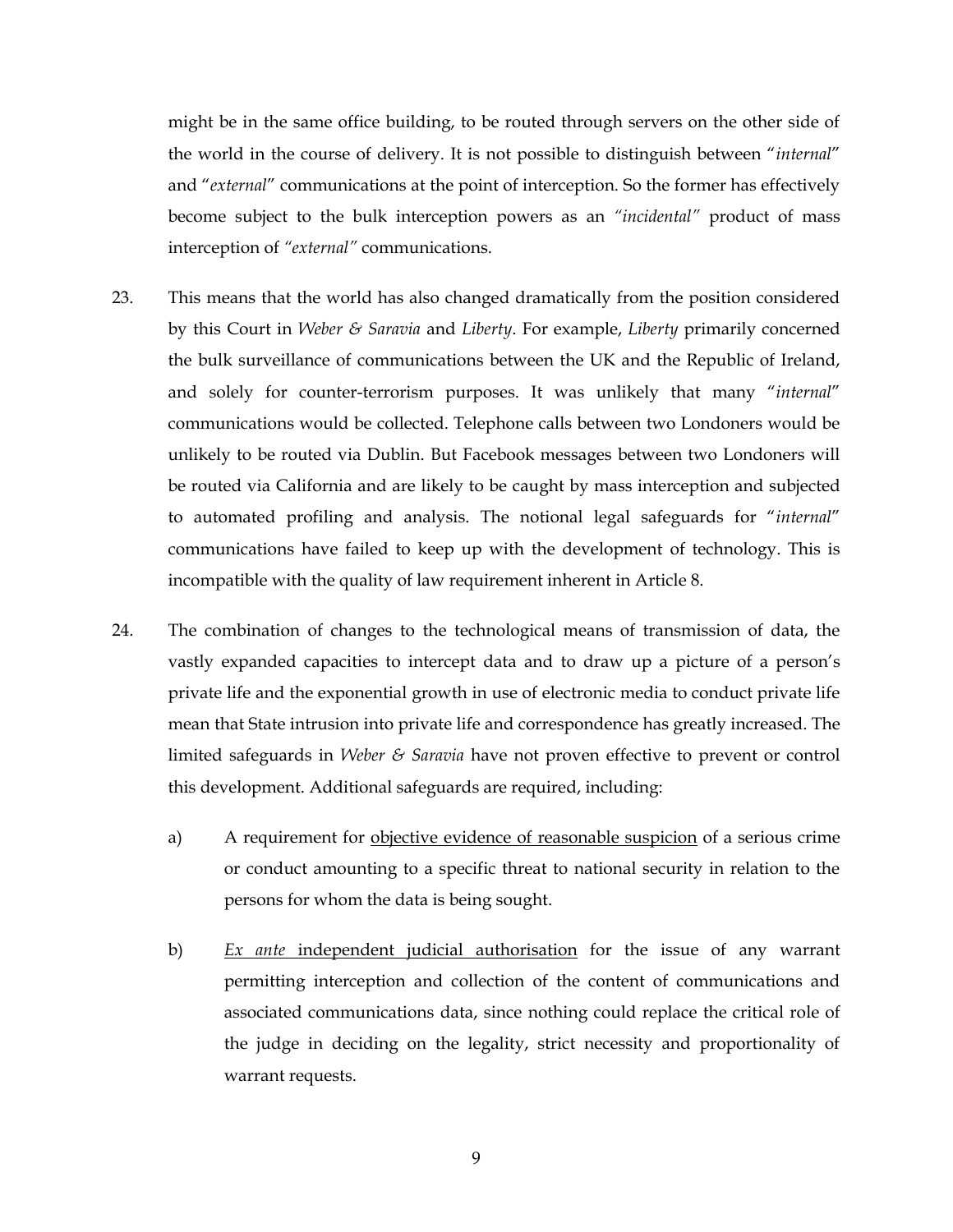- c) Judicial approval to prevent the misuse of collected data. Approval should be required of searches and analysis, to ensure that the use of data is justified by objective evidence.
- d) Wherever possible, a requirement for the notification of affected persons, so that they have a meaningful opportunity to challenge the lawfulness of the action taken against them. In the absence of such notification, any right of access to the courts is meaningless. Other jurisdictions have been able to make provision for notification after the event, apparently without jeopardising their intelligence operations: they include Germany, Austria, the Czech Republic, Denmark, Belgium and Switzerland. This Court was right in its judgment in the case of *Association for European Integration and Human Rights and Ekimdzhiev v. Bulgaria* (Application No. 62540/00) to note that the lack of provision for such notification under Bulgarian law was a missing "*important safeguard*" against improper use (§91).

## *What safeguards should apply to intelligence sharing arrangements?*

- 25. The same safeguards applying to direct surveillance must also apply to a decision to receive data a foreign intelligence agency has intercepted or collected, no matter whether the sharing of such data is solicited or unsolicited. There is no difference in terms of intrusion into privacy if data is intercepted by GCHQ in the UK, or if the same data is intercepted in the USA (often at the other end of the same cable) and then passed to GCHQ. As previously mentioned, the safeguards applicable to such intelligence sharing arrangements were addressed by the Court for the first time in the present case, albeit to a limited extent since the First Section wrongly decided not to discuss the issue of *unsolicited* information sharing. The solicited and unsolicited sharing of intercepted communications is a novel issue of interpretation of the Convention rights and of such fundamental importance, including in light of the extent of information thus being shared, that it requires a comprehensive assessment by the Grand Chamber.
- 26. While the judgment of the First Section determined that the safeguards applying to "*the acquisition of surveillance material*" must apply equally to "*the regime for the obtaining of such material from foreign Governments*", its application of this principle was internally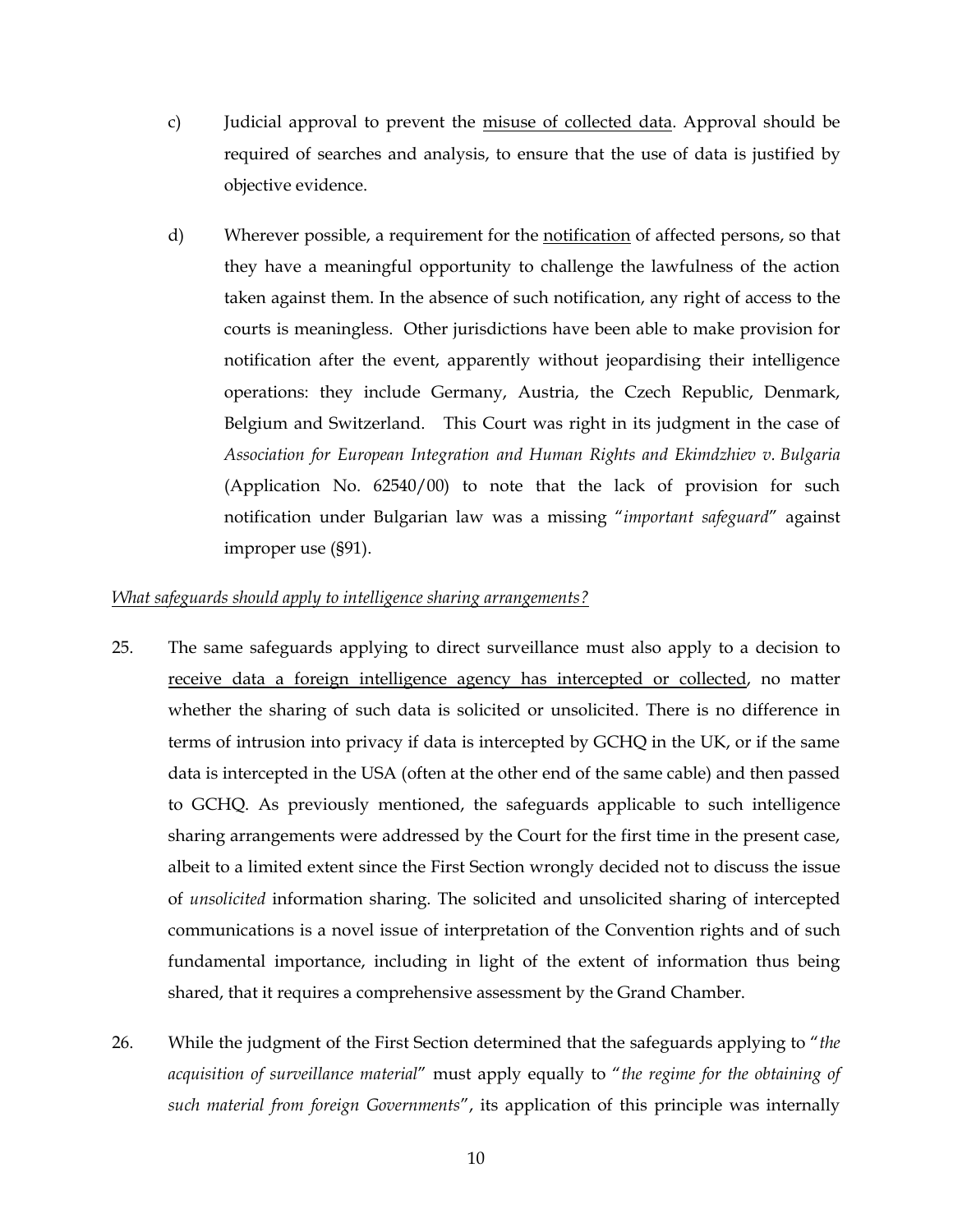inconsistent (§422). The Court determined that the UK regime for the sharing of intelligence was lawful. However, the finding that aspects of the UK's bulk interception regime breach Article 8 of the Convention must logically extend to the intelligence sharing regime. For example, the Court determined that "*those requirements which relate to… storage, examination, use, onward dissemination, erasure and destruction*" in the direct surveillance context must also "*be present*" in the intelligence sharing regime (§423). But it did not extend its finding that the way the UK filters and searches bulk intercept material breaches the Convention to intelligence sharing, despite the fact that the UK may similarly filter and search bulk intercept material shared by a foreign government. Two members of the Court (Judge Koskelo and Judge Turković) did consider that the UK regime for the sharing of intelligence was also in breach of Article 8.

## **Conclusion**

27. Worldwide, the most senior Courts are in the process of applying fundamental rights principles to new surveillance technologies. In *Riley v California* 134 S.Ct. 2473 (2014); 573 US (2014), Chief Justice Roberts of the United States Supreme Court noted that "[t]*he term "cell phone" is itself misleading shorthand; many of these devices are in fact minicomputers that also happen to have the capacity to be used as a telephone. They could just as easily be called cameras, video players, rolodexes, calendars, tape recorders, libraries, diaries, albums, televisions, maps, or newspapers*." The consequence is that there is a "*digital record of nearly every aspect of their lives*". This is "*qualitatively different*" from the recent past. Modern communications reveal:

> "an individual's private interests or concerns—perhaps a search for certain symptoms of disease, coupled with frequent visits to WebMD. Data on a cell phone can also reveal where a person has been. Historic location information is a standard feature on many smart phones and can reconstruct someone's specific movements down to the minute, not only around town but also within a particular building ... a precise, comprehensive record of a person's public movements that reflects a wealth of detail about her familial, political, professional, religious, and sexual associations." (pp.19-20)

28. In a series of cases heard by the Grand Chamber of the Court of Justice of the European Union, that Court has identified and applied necessary safeguards for the use of bulk data, including prior judicial or independent authorisation and notice to persons whose